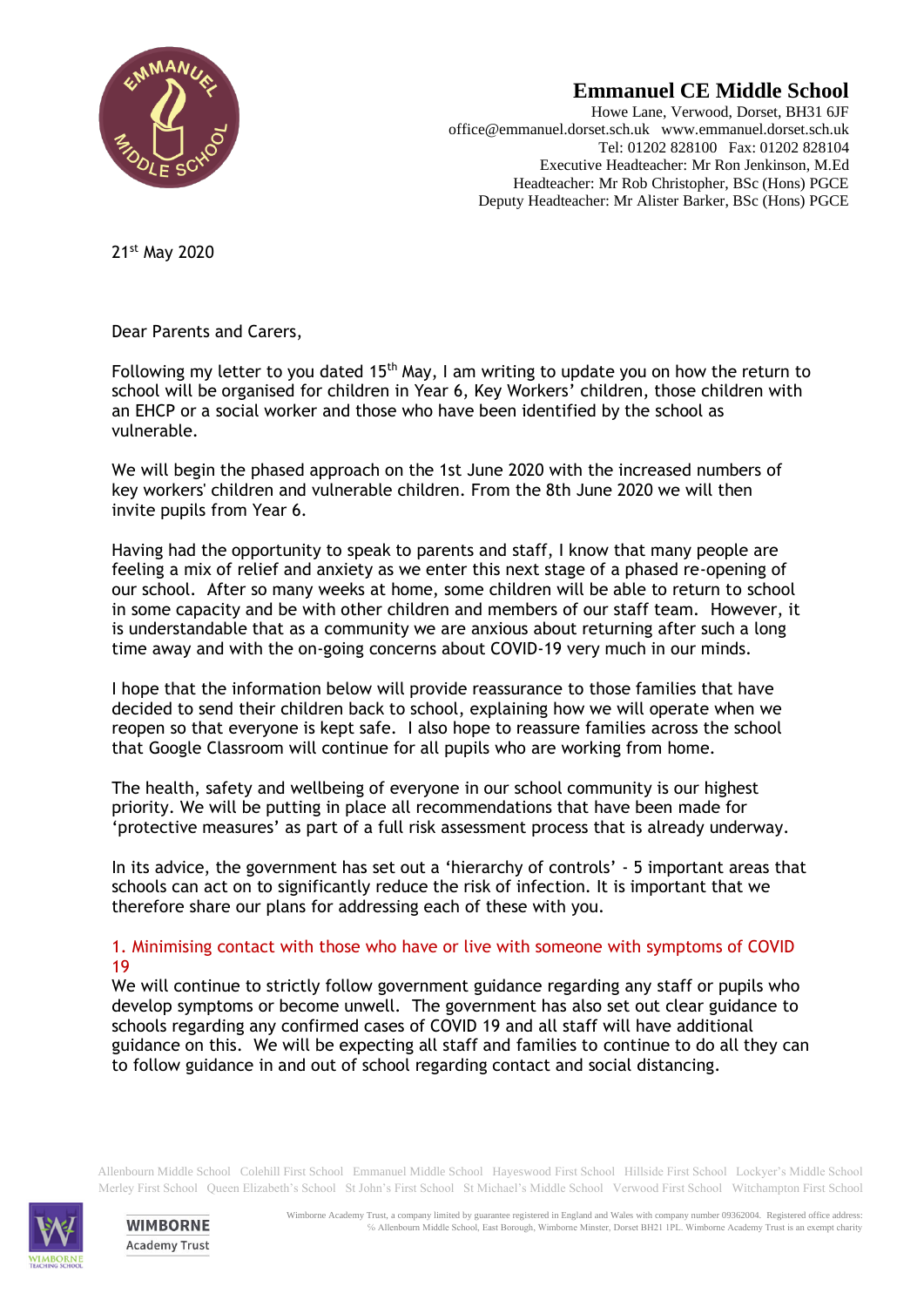

## 2. Increasing pupils and staff personal hygiene

We will incorporate handwashing into our daily timetable. In readiness for opening, we have ordered plenty of soap and hand towels. We will plan regular opportunities for children to wash their hands throughout the school day and will monitor this to ensure that it happens for at least 20 seconds each time.

We will have posters around the school sharing several important messages and use virtual assembly times to reinforce important messages.

## 3. Ensuring good respiratory hygiene

At Emmanuel Middle School we will continue to support pupils to 'catch it, bin it, kill it'. We will have additional tissues around the classrooms and will be increasing the amount of times that bins are emptied during the school day.

## 4. Increased cleaning of surfaces and equipment

Over the course of the school day, surfaces do and will get touched, for example door handles. We will have effective cleaning arrangements in place but will also need to take additional steps.

We will need to limit children's use of shared equipment (including IT equipment). Where we can, we will give individual children their own equipment to use each time. We have organised a school equipment set for each child, individual workbooks will be provided, and these will be kept in a folder that we will provide. This will always remain on a child's individual desk. Children will keep their bags, lunch and drinks bottle with them under their chair. Where individual equipment cannot be provided, we will ensure equipment is cleaned between uses.

Children will not be able to move around the classroom as they have done previously and will be encouraged to stay at their desk. However, we have planned regular breaks and outdoor time to provide physical movement and time to learn and relax outside.

As the guidance dictates, all soft furnishings and items that are more difficult to keep clean, have been removed from the classrooms. Therefore, please support us in keeping all non-essential items at home.

Pupils will follow the Google Classroom timetable they have become familiar with at home. Teachers will guide them through this, support self-marking and verbal feedback will be provided during lesson time, but work will not be marked to ensure reduced contact contamination.

#### 5. Re-organising pupils and the school day

The biggest change to school life that we are planning at this stage is how we can effectively manage the number of pupils and staff that your children learn alongside and meet with in social times.

#### Class Groupings

In order to make class sizes smaller and minimise unnecessary contact between groups of pupils and staff, we will organise children and staff into 'bubbles'. Each bubble will have no more than 15 pupils in it and these bubbles will not mix with children or staff from any other bubble during the school day. Children will be placed into bubbles by senior staff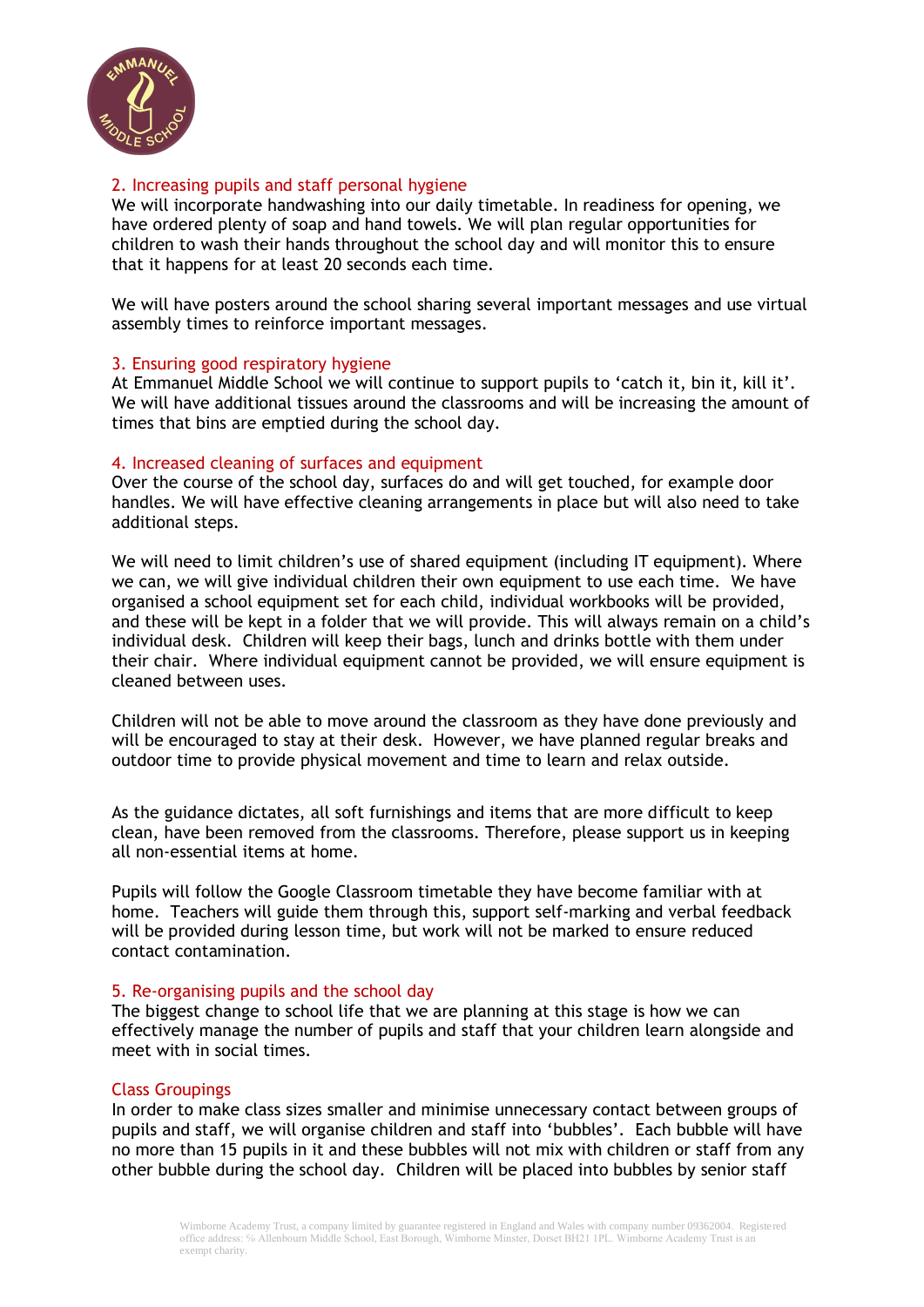

and notified of their group by the allocated teacher before we return on  $8<sup>th</sup>$  June. Whilst we know that it is not possible for everyone to be with a teacher they are familiar with, or to work alongside their full friendship group, staff involved will do their very best to make this a positive experience for your child.

By operating in bubbles of 15 children we can reduce the risk of infection from children or adults in other class groups. Other adults will only enter their class space in the case of an emergency.

In order to best support pupils as they return, we will introduce the following timings for the school day.

Key Worker / EHCP and Vulnerable groups will remain unchanged: from 8.10am into the Sports Hall. Pick up times are flexible, as we have been operating, starting from 2.15pm through to 3.20pm.

Year 6 pupils will arrive and depart in two separate groups:

Wave 1: 8.20am - 8.30am arrival and pick up at 1.50pm – 2.00pm.

Wave 2: 8.40am - 8.50am arrival and pick up at 2.10pm - 2.20pm.

If your child is a year 6 pupils and also falls into the key worker/vulnerable pupil group, you will be contacted concerning the above timings.

It is important you do not miss your drop off or pick-up slot. They are designated to reduce the flow into the campus. We have also worked alongside Verwood First School to keep everyone safe.

Parents will be contacted with more information concerning the above during the week commencing 1st June.

#### **What can parents and carers do to help?**

We are mindful of the worry and stress this situation has had on our children and will be planning activities to support their health and wellbeing during the next seven weeks.

Adopting the advice of being outdoors as much as possible and pupils having a PE session each day, I would encourage you to send your child in EMS PE kit. It is not appropriate to use our changing rooms or ask pupils to change in the classroom. PE kit is a white polo shirt, black shorts and trainers. School is cooler than outside and therefore I strongly advise your child to also wear their school jumper or PE hoodie. Also, think about rotating uniform and PE kit, to allow for washing throughout the week. To be clear, it is fine for pupils to wear their formal school uniform with trainers as they will be able to wear this during their PE sessions. Flexibility is key here.

Further information will follow on:

- Behaviour and expectations
- Timetables
- Drop and pick up arrangement
- Social distancing arrangements in school